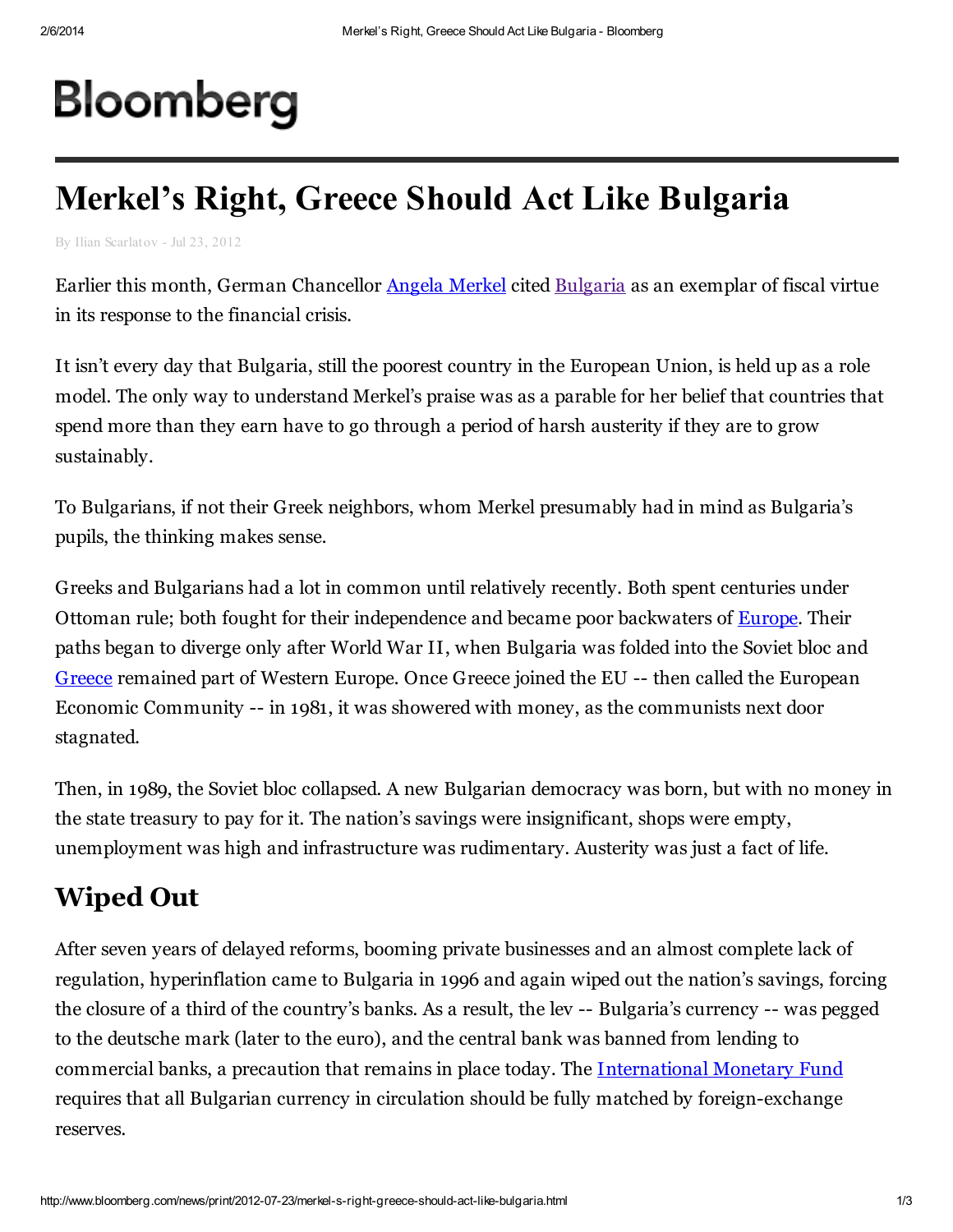The decade of 1989-1999 was harsh, but it turned Bulgaria into a disciplined nation of savers -- even after the country joined the EU in 2007. The banking sector is financed by these savings [accounts,](http://topics.bloomberg.com/savings-accounts/) which provide a healthy Tier 1 capital-adequacy ratio of 15.8 percent. Credit-card penetration is extremely low -- Bulgarians prefer cash.

Being poor is no fun, of course. Public-sector employees are badly paid and retired people struggle to survive with their low pensions. Not a single motorway has been completed to link one end of Bulgaria with another and only parts of the subway in the capital, Sofia, work. This is the price to pay for not spending money that isn't yours to improve your lot, at the level of the state and of the individual consumer.

But today Bulgaria has positive economic growth and the second-lowest state debt in the EU (after Estonia) at 16 percent of gross domestic product. It also has a manageable [budget](http://topics.bloomberg.com/budget-deficit/) deficit of about 2 percent of GDP, despite levying a flat corporate and personal income tax of just 10 percent. Foreignexchange reserves amount to 6 percent of GDP. In short, the country has a future.

Greeks, by contrast, have been spending more than they earn for the last 20 years. Once an employee entered the public sector, he couldn't be laid off; he received 40 days' vacation per year; and he was paid 14 months out of 12, with guaranteed annual raises. Greeks are richer as a result, but that lifestyle is not sustainable. Debt to GDP is 165 percent and the [budget](http://appsso.eurostat.ec.europa.eu/nui/show.do?dataset=gov_dd_edpt1&lang=en) deficit is an unmanageable 9.1 percent.

## Overpriced Pies

After the euro was adopted in 2001, the Greek government failed to control retail prices, which tripled. A traditional "tiropita," or cheese pie, used to cost 30 euro cents in [Athens](http://topics.bloomberg.com/athens/) back in 2001 -- by 2006, it cost 3 euros. How could this be possible? In how many places on the planet did a commodity rise in value by 10 times in this period? Rather than attempt to control prices, though, the government focused on trying to boost salaries -- and that meant increased borrowing.

Excessive leverage was also used for infrastructure projects. Greece's highways are impeccable; its ports and the Athens subway are state of the art -- better than [Germany](http://topics.bloomberg.com/germany/)'s. Athens was transformed for the [Olympic](http://topics.bloomberg.com/olympic-games/) Games in 2004. Estimates of the overall cost of that event range from 6 billion euros (\$7.2 billion) to 27 billion euros. It's obvious to any macroeconomist that infrastructure on such a grand scale does not square with Greece's roughly \$300 billion GDP. Most of the money was borrowed and, as Merkel knows, payday always comes in the end.

Bulgaria's example is the only way forward for Greece. It does mean becoming poorer for now, but unlike Bulgaria in the 1990s, Greece has infrastructure and savings -- an estimated 600 billion euros stashed abroad alone -- to make the process easier. Austerity should make the Greek government and